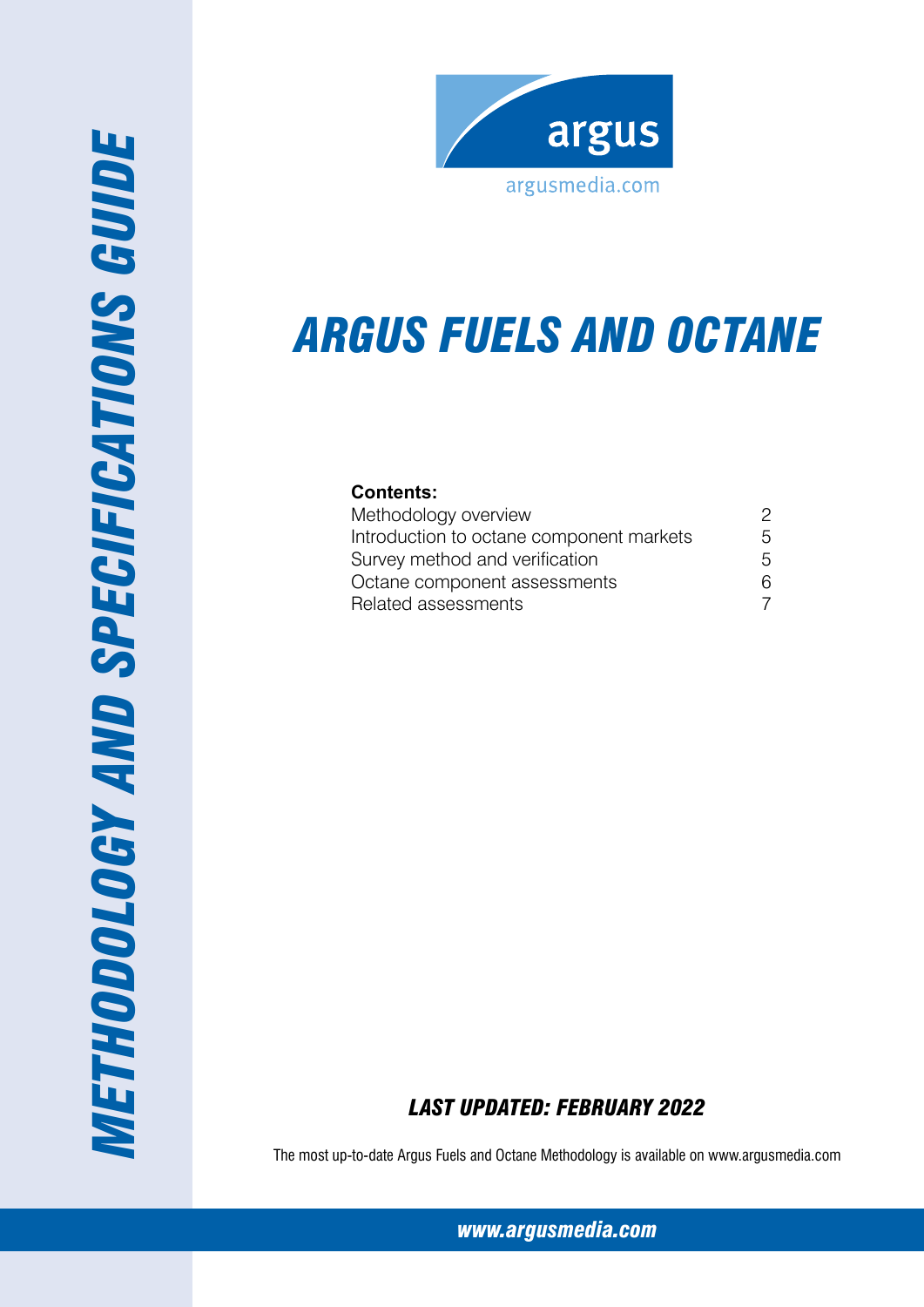## <span id="page-1-0"></span>**Methodology overview**

#### **Methodology rationale**

Argus strives to construct methodologies that reflect the way the market trades. Argus aims to produce price assessments which are reliable and representative indicators of commodity market values and are free from distortion. As a result, the specific currencies, volume units, locations and other particulars of an assessment are determined by industry conventions.

In the fuels and octane markets, Argus publishes physical market prices in the open market as laid out in the specifications and methodology guide. Argus uses the trading period deemed by Argus to be most appropriate, in consultation with industry, to capture market liquidity.

In order to be included in the assessment process, deals must meet the minimum volume, delivery, timing and specification requirements in our methodology. In illiquid markets, and in other cases where deemed appropriate, Argus assesses the range within which product could have traded by applying a strict process outlined later in this methodology.

## **Survey process**

Argus price assessments are informed by information received from a wide cross section of market participants, including producers, consumers and intermediaries. Argus reporters engage with the industry by proactively polling participants for market data. Argus will contact and accept market data from all credible market sources including front and back office of market participants and brokers. Argus will also receive market data from electronic trading platforms and directly from the back offices of market participants. Argus will accept market data by telephone, instant messenger, email or other means.

Argus encourages all sources of market data to submit all market data to which they are a party that falls within the Argus stated methodological criteria for the relevant assessment. Argus encourages all sources of market data to submit transaction data from back office functions.

Throughout all markets, Argus is constantly seeking to increase the number of companies willing to provide market data. Reporters are mentored and held accountable for expanding their pool of contacts. The number of entities providing market data can vary significantly from day to day based on market conditions.

For certain price assessments identified by local management, if more than 50pc of the market data involved in arriving at a price assessment is sourced from a single party the supervising editor will engage in an analysis of the market data with the primary reporter to ensure that the quality and integrity of the assessment has not been affected.

#### **Market data usage**

In each market, Argus uses the methodological approach deemed to be the most reliable and representative for that market. Argus will utilise various types of market data in its methodologies, to include:

- Transactions
- Bids and offers
- Other market information, to include spread values between grades, locations, timings, and many other data.

In many markets, the relevant methodology will assign a relatively higher importance to transactions over bids and offers, and a relatively higher importance to bids and offers over other market information. Certain markets however will exist for which such a hierarchy would produce unreliable and non-representative price assessments, and so the methodology must assign a different relative importance in order to ensure the quality and integrity of the price assessment. And even in markets for which the hierarchy normally applies, certain market situations will at times emerge for which the strict hierarchy would produce non-representative prices, requiring Argus to adapt in order to publish representative prices.

## **Verification of transaction data**

Reporters carefully analyse all data submitted to the price assessment process. These data include transactions, bids, offers, volumes, counterparties, specifications and any other information that contributes materially to the determination of price. This high level of care described applies regardless of the methodology employed. Specific to transactions, bids, and offers, reporters seek to verify the price, the volume, the specifications, location basis, and counterparty. In some transactional average methodologies, reporters also examine the full array of transactions to match counterparties and arrive at a list of unique transactions. In some transactional average methodologies, full details of the transactions verified are published electronically and are accessible by subscribers.

Several tests are applied by reporters in all markets to transactional data to determine if it should be subjected to further scrutiny. If a transaction has been identified as failing such a test, it will receive further scrutiny. For assessments used to settle derivatives and for many other assessments, Argus has established internal procedures that involve escalation of inquiry within the source's company and escalating review within Argus management. Should this process determine that a transaction should be excluded from the price assessment process, the supervising editor will initiate approval and, if necessary, documentation procedures.

#### **Primary tests applied by reporters**

- Transactions not transacted at arm's length, including deals between related parties or affiliates.
- Transaction prices that deviate significantly from the mean of all transactions submitted for that day.
- Transaction prices that fall outside of the generally observed lows and highs that operated throughout the trading day.
- Transactions that are suspected to be a leg of another transaction or in some way contingent on an unknown transaction.
- Single deal volumes that significantly exceed the typical transaction volume for that market.
- Transaction details that are identified by other market participants as being for any reason potentially anomalous and perceived by Argus to be as such.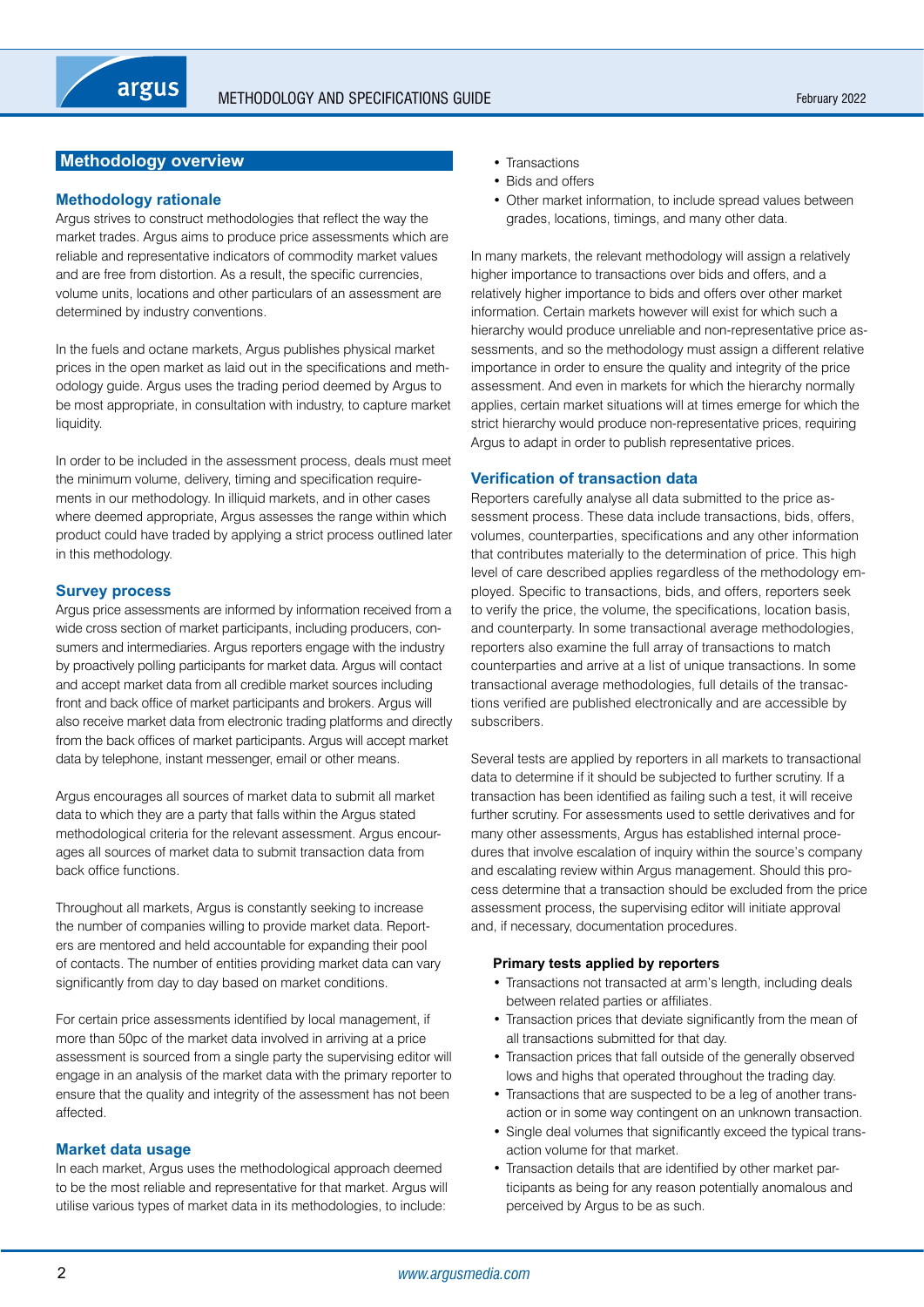- Transaction details that are reported by one counterparty differently than the other counterparty.
- Any transaction details that appear to the reporter to be illogical or to stray from the norms of trading behaviour. This could include but is not limited to divergent specifications, unusual delivery location and counterparties not typically seen.
- Transactions that involve the same counterparties, the same price and delivery dates are checked to see that they are separate deals and not one deal duplicated in Argus records.

## **Secondary tests applied by editors for transactions identified for further scrutiny**

#### **Transaction tests**

argus

- The impact of linkage of the deal to possible other transactions such as contingent legs, exchanges, options, swaps, or other derivative instruments. This will include a review of transactions in markets that the reporter may not be covering.
- The nature of disagreement between counterparties on transactional details.
- The possibility that a deal is directly linked to an offsetting transaction that is not publicly known, for example a "wash trade" which has the purpose of influencing the published price.
- The impact of non-market factors on price or volume, including distressed delivery, credit issues, scheduling issues, demurrage, or containment.

#### **Source tests**

- The credibility of the explanation provided for the outlying nature of the transaction.
- The track record of the source. Sources will be deemed more credible if they
	- Regularly provide transaction data with few errors.
	- Provide data by Argus' established deadline.
	- Quickly respond to queries from Argus reporters.
- Have staff designated to respond to such queries.
- How close the information receipt is to the deadline for information, and the impact of that proximity on the validation process.

#### **Assessment guidelines**

When insufficient, inadequate, or no transaction information exists, or when Argus concludes that a transaction based methodology will not produce representative prices, Argus reporters will make an assessment of market value by applying intelligent judgement based on a broad array of factual market information. Reporters must use a high degree of care in gathering and validating all market data used in determining price assessments, a degree of care equal to that applying to gathering and validating transactions. The information used to form an assessment could include deals done, bids, offers, tenders, spread trades, exchange trades, fundamental supply and demand information and other inputs.

The assessment process employing judgement is rigorous, replicable, and uses widely accepted valuation metrics. These valuation metrics mirror the process used by physical commodity traders

to internally assess value prior to entering the market with a bid or offer. Applying these valuation metrics along with sound judgement significantly narrows the band within which a commodity can be assessed, and greatly increases the accuracy and consistency of the price series. The application of judgement is conducted jointly with the supervising editor, in order to be sure that guidelines below are being followed. Valuation metrics include the following:

#### Relative value transactions

Frequently transactions occur which instead of being an outright purchase or sale of a single commodity, are instead exchanges of commodities. Such transactions allow reporters to value less liquid markets against more liquid ones and establish a strong basis for the exercise of judgment.

- Exchange one commodity for a different commodity in the same market at a negotiated value.
- Exchange delivery dates for the same commodity at a negotiated value.
- Exchange a commodity in one location for the same commodity at another location at a negotiated value.

#### Bids and offers

If a sufficient number of bids and offers populate the market, then in most cases the highest bid and the lowest offer can be assumed to define the boundaries between which a deal could be transacted.

#### Comparative metrics

- The relative values between compared commodities are readily discussed in the market and can be discovered through dialogue with market participants. These discussions are the precursor to negotiation and conclusion of transactions.
- Comparison to the same commodity in another market centre.
- Comparison to a more actively traded but slightly different specification commodity in the same market centre.
- Comparison to the same commodity traded for a different delivery timing.
- Comparison to the commodity's primary feedstock or primary derived product(s).
- Comparison to trade in the same commodity but in a different modality (as in barge versus oceangoing vessel) or in a different total volume (as in full cargo load versus partial cargo load).

## **Volume minimums and transaction data thresholds**

Argus typically does not establish thresholds strictly on the basis of a count of transactions, as this could lead to unreliable and nonrepresentative assessments and because of the varying transportation infrastructure found in all commodity markets. Instead, minimum volumes are typically established which may apply to each transaction accepted, to the aggregate of transactions, to transactions which set a low or high assessment or to other volumetrically relevant parameters.

For price assessments used to settle derivatives, Argus will seek to establish minimum transaction data thresholds and when no such threshold can be established Argus will explain the reasons. These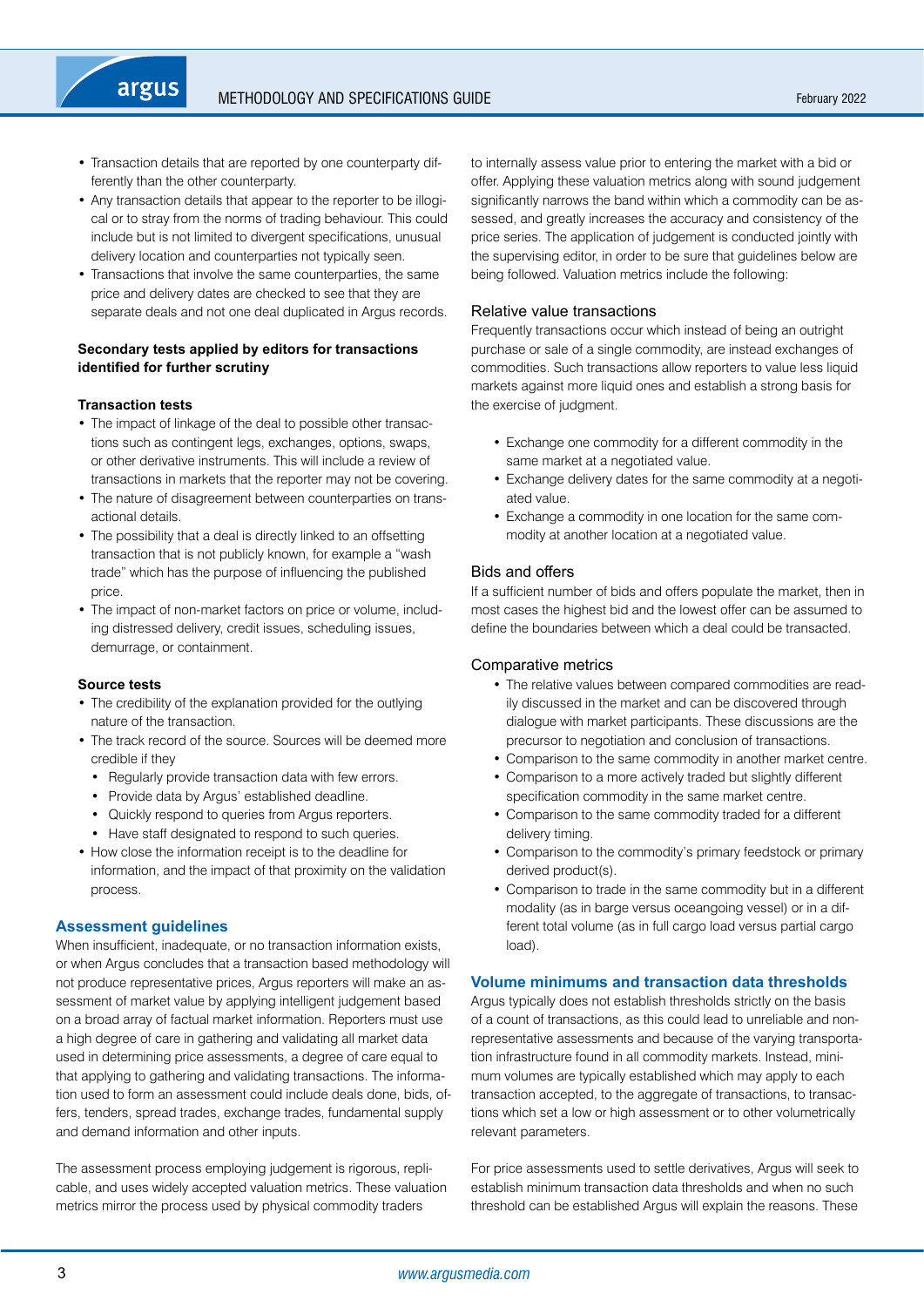

thresholds will often reflect the minimum volumes necessary to produce a transaction-based methodology, but may also establish minimum deal parameters for use by a methodology that is based primarily on judgement.

Should no transaction threshold exist, or should submitted data fall below this methodology's stated transaction data threshold for any reason, Argus will follow the procedures outlined elsewhere in this document regarding the exercise of judgement in the price assessment process.

#### **Transparency**

Argus values transparency in energy markets. As a result, where available, we publish lists of deals in our reports that include price, basis, counterparty and volume information. The deal tables allow subscribers to cross check and verify the deals against the prices. Argus feels transparency and openness is vital to developing confidence in the price assessment process.

#### **Swaps and forwards markets**

Argus publishes forward assessments for numerous markets. These include forward market contracts that can allow physical delivery and swaps contracts that swap a fixed price for the average of a floating published price. Argus looks at forward swaps to inform physical assessments but places primary emphasis on the physical markets.

#### **Publications and price data**

Argus fuels and octane prices are published in the Argus DeWitt Fuels and Octane report. Subsets of these prices appear in other Argus market reports and newsletters in various forms. The price data are available independent of the text-based report in electronic files that can feed into various databases. These price data are also supplied through various third-party data integrators. The Argus website also provides access to prices, reports and news with various web-based tools. All Argus prices are kept in a historical database and available for purchase. Contact your local Argus office for information.

A publication schedule is available at<www.argusmedia.com>

#### **Corrections to assessments**

Argus will on occasion publish corrections to price assessments after the publication date. We will correct errors that arise from clerical mistakes, calculation errors, or a misapplication of our stated methodology. Argus will not retroactively assess markets based on new information learned after the assessments are published. We make our best effort to assess markets based on the information we gather during the trading day assessed.

If transaction information is submitted in error, and the company submitting informs Argus of the error within 24 hours of the original submission. Argus will make best efforts to correct the price data. After 24 hours, Argus will review both the material effect that the correction will have on the price data and the amount of time that has elapsed from the date of the published price data before deciding whether to issue a correction. After 30 days, Argus is unlikely to

make a correction based on information submitted in error, and data submitters are not expected to file corrections to submitted data.

#### **Ethics and compliance**

Argus operates according to the best practices in the publishing field, and maintains thorough compliance procedures throughout the firm. We want to be seen as a preferred provider by our subscribers, who are held to equally high standards, while at the same time maintaining our editorial integrity and independence. Argus has a strict ethics policy that applies to all staff. The policy can be found on our website at [www.argusmedia.com.](www.argusmedia.com) Included in this policy are restrictions against staff trading in any energy commodity or energy related stocks, and guidelines for accepting gifts. Argus also has strict policies regarding central archiving of email and instant messenger communication, maintenance and archiving of notes, and archiving of spreadsheets and deal lists used in the price assessment process. Argus publishes prices that report and reflect prevailing levels for open-market arms length transactions (please see the [Argus Global Compliance Policy](http://www.argusmedia.com/about-argus/how-we-work/) for a detailed definition of arms length).

#### **Consistency in the assessment process**

Argus recognises the need to have judgement consistently applied by reporters covering separate markets, and by reporters replacing existing reporters in the assessment process. In order to ensure this consistency, Argus has developed a programme of training and oversight of reporters. This programme includes:

- A global price reporting manual describing among other things the guidelines for the exercise of judgement
- Cross-training of staff between markets to ensure proper holiday and sick leave backup. Editors that float between markets to monitor staff application of best practices
- Experienced editors overseeing reporting teams are involved in daily mentoring and assisting in the application of judgement for illiquid markets
- Editors are required to sign-off on all price assessments each day, thus ensuring the consistent application of judgement.

#### **Review of methodology**

The overriding objective of any methodology is to produce price assessments which are reliable and representative indicators of commodity market values and are free from distortion. As a result, Argus editors and reporters are regularly examining our methodologies and are in regular dialogue with the industry in order to ensure that the methodologies are representative of the market being assessed. This process is integral with reporting on a given market. In addition to this ongoing review of methodology, Argus conducts reviews of all of its methodologies and methodology documents on at least an annual basis.

Argus market report editors and management will periodically and as merited initiate reviews of market coverage based on a qualitative analysis that includes measurements of liquidity, visibility of market data, consistency of market data, quality of market data and industry usage of the assessments. Report editors will review: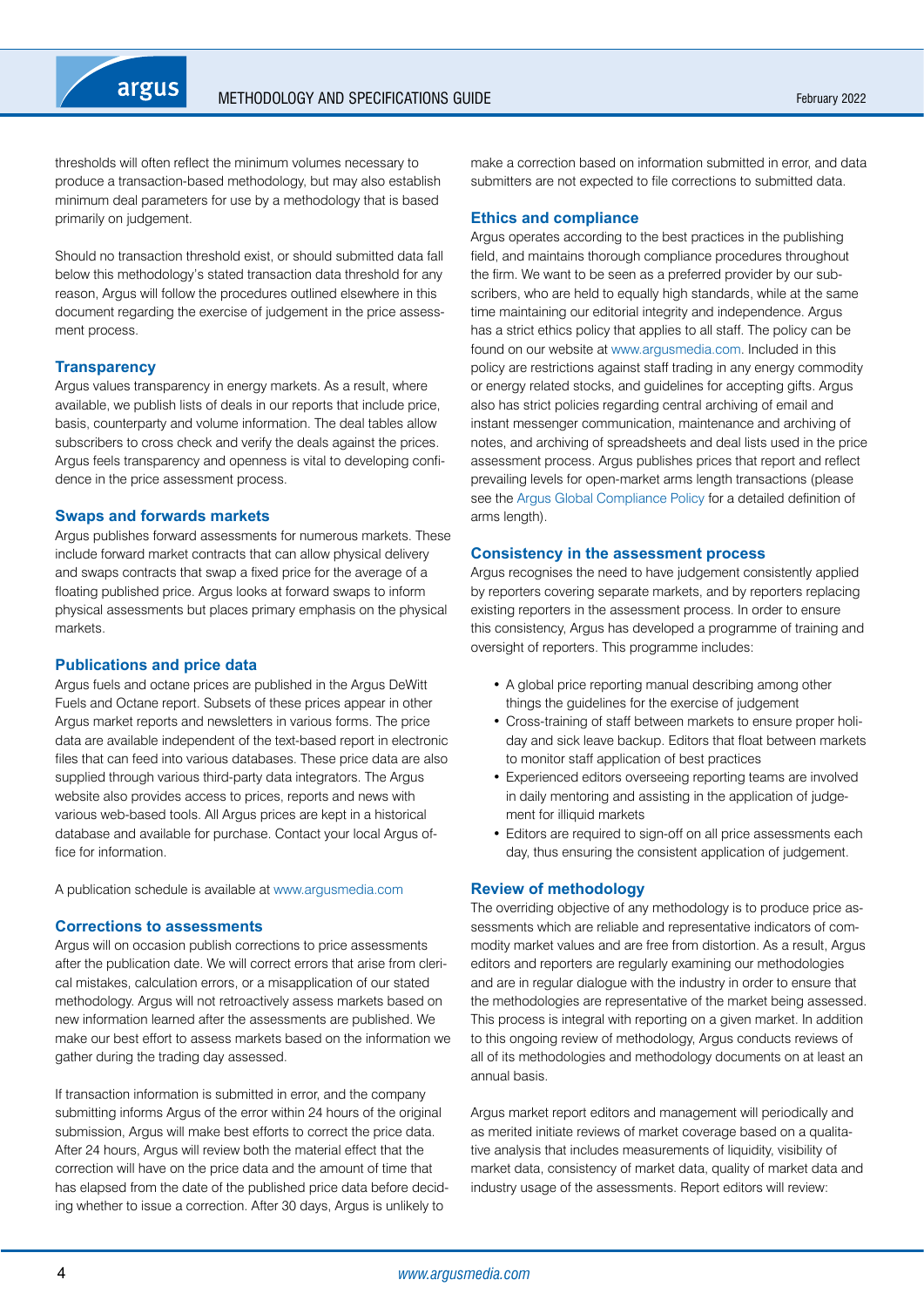<span id="page-4-0"></span>

- Appropriateness of the methodology of existing assessments
- Termination of existing assessments
- Initiation of new assessments.

The report editor will initiate an informal process to examine viability. This process includes:

- Informal discussions with market participants
- Informal discussions with other stakeholders
- Internal review of market data

Should changes, terminations, or initiations be merited, the report editor will submit an internal proposal to management for review and approval. Should changes or terminations of existing assessments be approved, then formal procedures for external consultation are begun.

## **Changes to methodology**

Formal proposals to change methodologies typically emerge out of the ongoing process of internal and external review of the methodologies. Formal procedures for external consultation regarding material changes to existing methodologies will be initiated with an announcement of the proposed change published in the relevant Argus report. This announcement will include:

- Details on the proposed change and the rationale
- Method for submitting comments with a deadline for submissions
- For prices used in derivatives, notice that all formal comments will be published after the given consultation period unless submitter requests confidentiality.

Argus will provide sufficient opportunity for stakeholders to analyse and comment on changes, but will not allow the time needed to follow these procedures to create a situation wherein unrepresentative or false prices are published, markets are disrupted, or market participants are put at unnecessary risk. Argus will engage with industry throughout this process in order to gain acceptance of proposed changes to methodology. Argus cannot however guarantee universal acceptance and will act for the good order of the market and ensure the continued integrity of its price assessments as an overriding objective.

Following the consultation period. Argus management will commence an internal review and decide on the methodology change. This will be followed by an announcement of the decision, which will be published in the relevant Argus report and include a date for implementation. For prices used in derivatives, publication of stakeholders' formal comments that are not subject to confidentiality and Argus' response to those comments will also take place.

## **Introduction to octane component markets**

Argus publishes prices that report and reflect prevailing levels for open-market arms length transactions. Price assessments include market information over the course of the respective trading period for each market.

Various methodological approaches are employed in reporting octane component markets to produce the most representative price assessments, including volume-weighted averages of deals done, lows and highs of deals done, and other methods.

In illiquid markets, Argus assesses the range within which octane components could have traded, based on bids and offers through the entire day, movements of similar or related grades, and extensive polling of market participants. Formula-priced deals, market fundamentals and information regarding trade in material that does not meet specifications also inform price assessments but a primary emphasis is placed on the physical markets.

To be included in the price formation process, deals must meet the strict delivery, timing, and specification requirements in the methodology, and must be executed at arm's length between a willing buyer and seller.

## **Survey method and verification**

Price assessments in Argus Fuels and Octane rely on a wide variety of sources for information, including refiners, producers, marketers, importers, traders and brokers.

Argus does not restrict itself to one subsection of the market, such as a single trading platform or single informational channel for the market information collected. The market surveys are to be balanced in approach and are conducted by experienced industry specialists.

## **Confidentiality**

Argus asks for counterparties from contacts in order to confirm trades and to avoid double-counting in volume-weighted averages. Argus does not publish counterparty names in the octane component markets. Many companies have existing confidentiality agreements with counterparties and can only reveal trade information to Argus if confidentiality is maintained.

#### **Publication schedule**

Argus Fuels and Octane is a weekly report on the global octane component markets. The report is published every Friday, with the exception of some public holidays. For a full list of non-publication dates, see the [Argus publication schedule](http://www.argusmedia.com/methodology-and-reference/publishing-schedule/).

#### **Definition of trading period**

Argus defines the trading day by determining at what times the market can be said to contain a fair number of willing buyers and sellers. Outside of these times, markets are typically too illiquid to produce representative prices. The timing of the trading day can vary in different markets, and is under continuous review to maintain the accuracy of the assessments. See the trading day definitions in the specification sections below.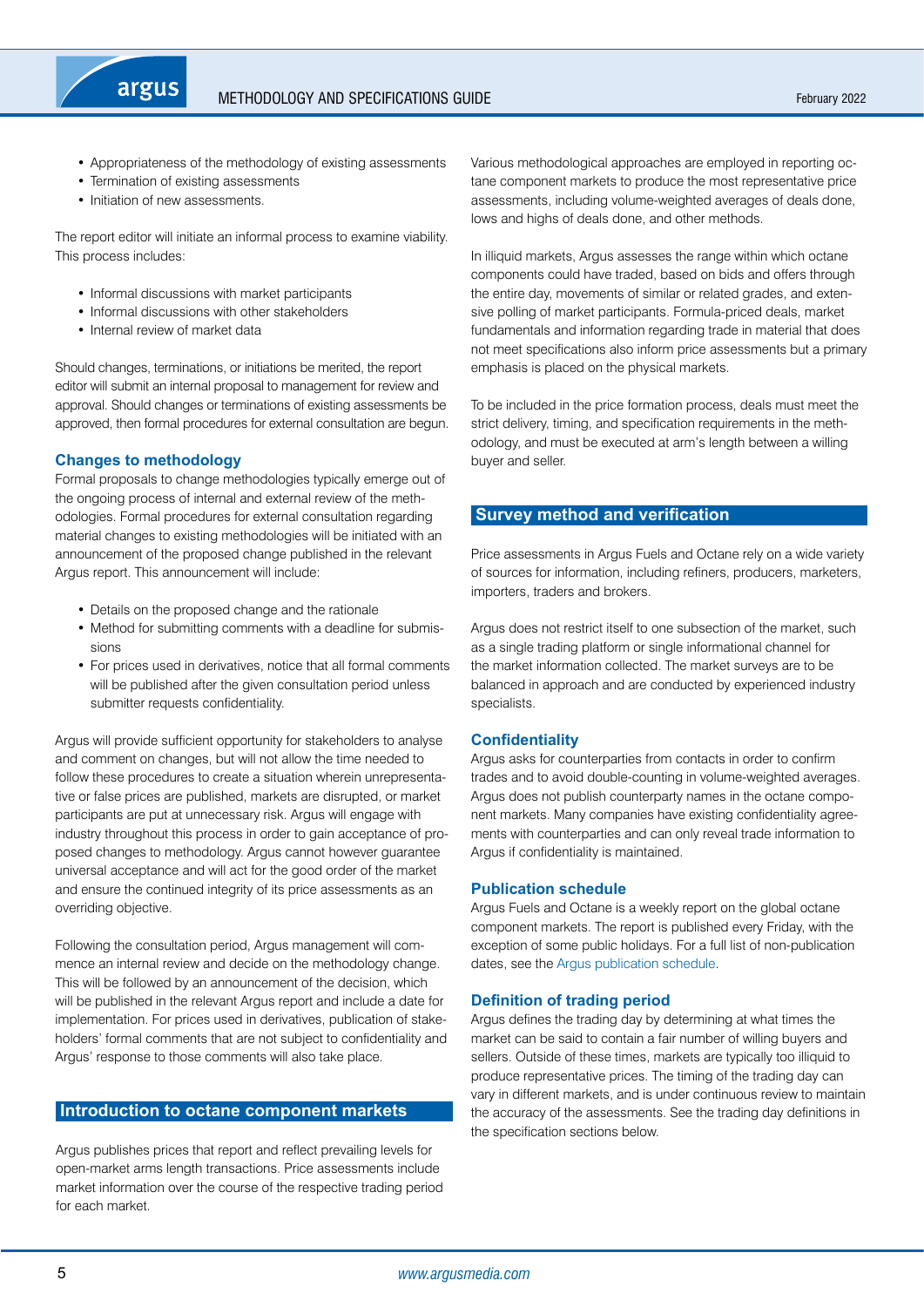## <span id="page-5-0"></span>**Octane component assessments**

Argus Fuels and Octane includes daily high and low prices for each day of the trade week, Monday through Friday, weekly ranges, weekly averages and weekly price assessments. Weekly ranges are the lowest low price of the week and highest high price of the week. Weekly average prices are the simple mean of average daily high and low prices for each day of the trade week. Weekly assessments of alkylate and reformate prices are published as the midpoint of the range that traded or could have traded during the week.

All octane component prices are rounded to two decimal places.

The Fuels and Octane report also publishes blend values for octane components. Calculations use proprietary formulas that are reviewed annually.

#### **Americas**

A low-high range within which product traded or could have traded based on trades, bids and offers and other market information.

#### MTBE fob US Gulf coast

**Currency/unit:** assessed in ¢/USG, also published in \$/t **Timing:** 5-30 days forward **Trade volume:** 10,000bl minimum **Location:** fob Houston; delivery points outside Houston will be normalised to fob Houston

#### Specifications:

**Purity:** 95pc by weight minimum **Water content:** 1,500ppm maximum **Methanol content:** 0.5pc by weight, maximum

## **Northwest Europe**

#### MTBE factor

Each weekly publication includes a price table containing the daily MTBE factor and high and the low prices for the current week as published in Argus European Products. See the [Argus European](http://www.argusmedia.com/~/media/files/pdfs/meth/argus_european_products.pdf?la=en)  [Products methodology.](http://www.argusmedia.com/~/media/files/pdfs/meth/argus_european_products.pdf?la=en)

A weekly average, high-low range and midpoint are also published.

#### Europe MTBE blend value

The Fuels and Octane report also publishes blend values for octane components. Calculations use proprietary formulas that are reviewed annually.

#### Alkylate

Prices are assessed as a factor of Eurobob oxy gasoline barge prices and converted to a fixed price in \$/t by multiplying the factor by the weekly average of Argus Eurobob oxy barge price assessments. **Location:** northwest Europe **Timing:** prompt **Basis:** fob **Specification:** 97 Ron, 34.5kpa **Currency/unit:** \$/t

## 99 Ron Reformate

Argus publishes a weekly 99 Ron reformate assessment in \$/t. Trade done on a Eurobob oxy gasoline basis will be converted to a fixed price using the appropriate swap or physical price assessment. **Location:** northwest Europe **Timing:** prompt **Basis:** cif **Specification:** 99 Ron, 30kpa

103 Ron Reformate

**Currency/unit:** \$/t

Argus publishes a weekly 103 Ron reformate assessment in \$/t. Trade done on a Eurobob oxy gasoline basis will be converted to a fixed price using the appropriate swap or physical price assessment. **Location:** northwest Europe **Timing:** prompt **Basis:** cif **Specification:** 103 Ron, 20kpa **Currency/unit:** \$/t

## **Asia**

Argus calculates a daily MTBE factor by dividing the price of MTBE fob Singapore by the same day's Singapore 92R gasoline price assessment as published in Argus Asia-Pacific Products.

Daily high and low MTBE prices are calculated as the daily MTBE factor multiplied by the Argus Singapore 92R high and low price for the corresponding day.

In the absence of fixed price MTBE trade, bids and offers or other market information, the previous day's MTBE factor is used in calculating MTBE price assessments. If the MTBE market goes without fixed price trade, bids and offers or other market information for a prolonged period, Argus will adjust the MTBE factor based on discussion with market participants.

For more information on Singapore 92R price assessment see the [Argus Asia-Pacific Products methodology.](http://www.argusmedia.com/~/media/files/pdfs/meth/argus_asiapacific_products.pdf?la=en)

Asia prices include trade completed between 9am and 5pm Singapore time, Monday through Friday.

#### MTBE fob Singapore

**Location:** Singapore **Timing:** 15-45 days forward **Trade volume:** 2,000-3,000t **Basis:** fob

Specifications: **Purity:** 98pc by weight **Water content:** 1,000ppm maximum **Methanol content:** 1.5pc by weight, maximum

MTBE differential to Singapore **Location:** Singapore **Timing:** 15-45 days forward **Trade volume:** 2,000-3,000t **Basis:** cfr Singapore